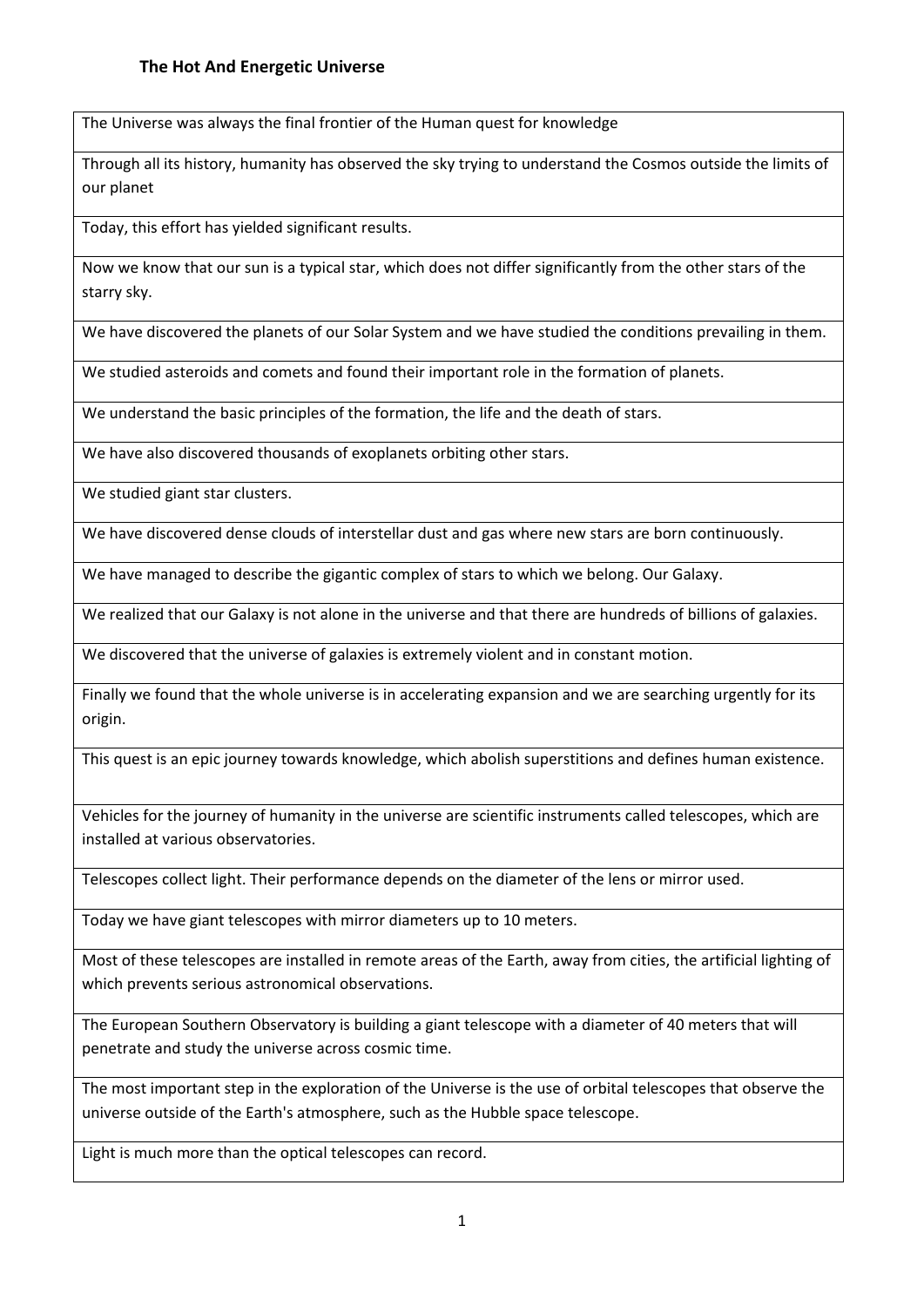Light consists of electromagnetic radiation at many different frequencies. Most of them are invisible by the human eye and the optical telescopes.

There are radio waves, microwaves, Infrared radiation, optical light, Ultraviolet radiation, X-rays and Gamma-rays. All these forms of light comprise the Electromagnetic spectrum.

The human eye can only see a small part of the Electromagnetic spectrum that consists of the basic colors.

Celestial bodies usually radiate at many wavelengths simultaneously. They emit more in some wavelengths than others depending on their temperatures.

The hottest and most violent processes emit at small wavelengths, that is X-rays and Gamma rays, while the cold and calm processes emit at larger wavelengths, such as in the Infrared and radio .

Radiowaves are observed with giant antennas, the radio telescopes, that have the ability to observe the whole sky 24 hours a day and in all weather.

The vast majority of the Electromagnetic radiation cannot penetrate the Earth's atmosphere, so we are using orbital Observatories.

Most notably, the high energy ultraviolet, X-rays and Gamma rays cannot be observed from the Earth's surface.

But X-rays and Gamma rays allow us to observe the most violent and impressive phenomena of the Universe. For example, the usual image of the night sky is completely different when observed at these wavelengths.

The only way to observe the hot and violent Universe at high energies is to use observatories in space.

These observatories allow us to study physical processes invisible to the human eye.

X-rays or Rontgen radiation are named after the German physicist Wilhelm Rontgen who studied them in 1895. They have been used for many years now in medical diagnosis.

Gamma rays are discovered from the French physicist Paul Villard in 1900 and are well known for the catastrophic effect they have on living creatures.

In 1948 American scientists observed X-rays emitted from the Sun, using special detectors on German V-2 Rockets.

In 1962 a team of scientists under Ricardo Giacconi, observed for the first time X-rays emitted outside the Solar system, a source towards the constellation of Scorpio.

The first successful record of Gamma rays from space was done in 1961 from Explorer 11.

The contribution of the first American space station, the Skylab, was also important. The station was launched in 1973 and for 6 years observed the Sun at X-ray wavelengths.

Since then, tens of orbiting observatories have been launched, observing with increasing sensitivity the Universe in X-rays and Gamma rays, providing us with a more detailed picture of the most violent processes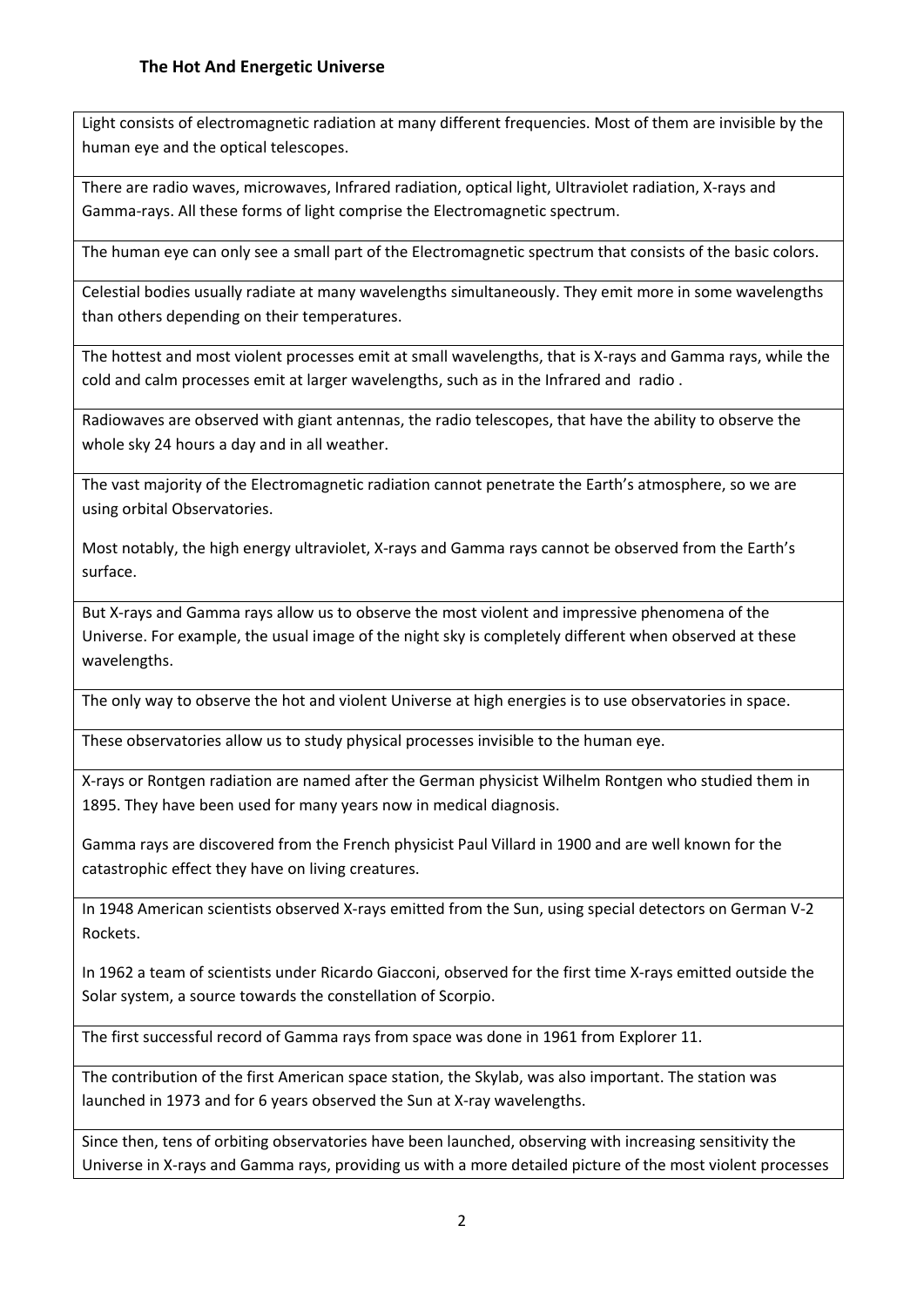in the Universe.

Today, one of the most successful observatories is the Chandra X-ray Telescope, that was launched on 23rd of July 1999, from the space shuttle Columbia.

Chandra has the sharpest view of the X-ray Universe.

The XMM – Newton satellite, which was named after the famous Isaac Newton, was put in orbit by employing the Arianne 5 rocket of the European Space Agency.

Its main goals are the detection of X-ray emission from Solar System objects, detailed studies of star-forming regions, investigation of the formation and evolution of galaxy clusters, the environment of super massive black holes and the mapping of the mysterious dark matter.

Nustar was launched in June of 2012 and its main mission is to observe super massive Black Holes hidden by large amounts of dust and gas

The US Fermi mission and the European INTEGRAL mission detect the most energetic radiation that comes from space, gamma rays.

With these observatories we study celestial bodies like our Sun, to understand the mechanisms that create solar flares as well as the high temperatures of its external atmosphere, named the corona.

We observe the birth of new stars in regions where large molecular interstellar clouds exist. In these regions small gravitational instabilities can cause the collapse of these clouds and give birth to the formation of new stars and planets.

We also study the violent death of massive stars that take place during Supernovae explosions.

After the explosion, the cores of stars with high masses end up in what we call black holes. From these stellar remnants nothing can escape. Even light gets trapped, making these objects invisible. Their strong gravitational field distorts time and space around them.

Black Holes attract everything that goes near them, increasing their mass in this way. Matter, as it collapses onto black holes, creates an accretion disk around them. In this disk, the temperature and kinetic energy are so high that gamma rays and X-rays are generated. At the same time, strong gravitational fields create jets, that move with a speed close to the speed of light and interact violently with the interstellar matter that surrounds them.

The death of medium mass stars creates what we call neutron stars. These objects spin at very high velocities and their radiation can most easily beobserved when the beam of emission is pointing toward Earth. This creates periodical changes in their luminosities and this is why we call them pulsars.

Pulsars can also have accretion disks and jets, but their scales are smaller compared to black holes.

We also observe binary stars that are very close together and interact strongly with each other.

There are special cases, where one of the binary stars is very dense, like a neutron star or a stellar mass black hole.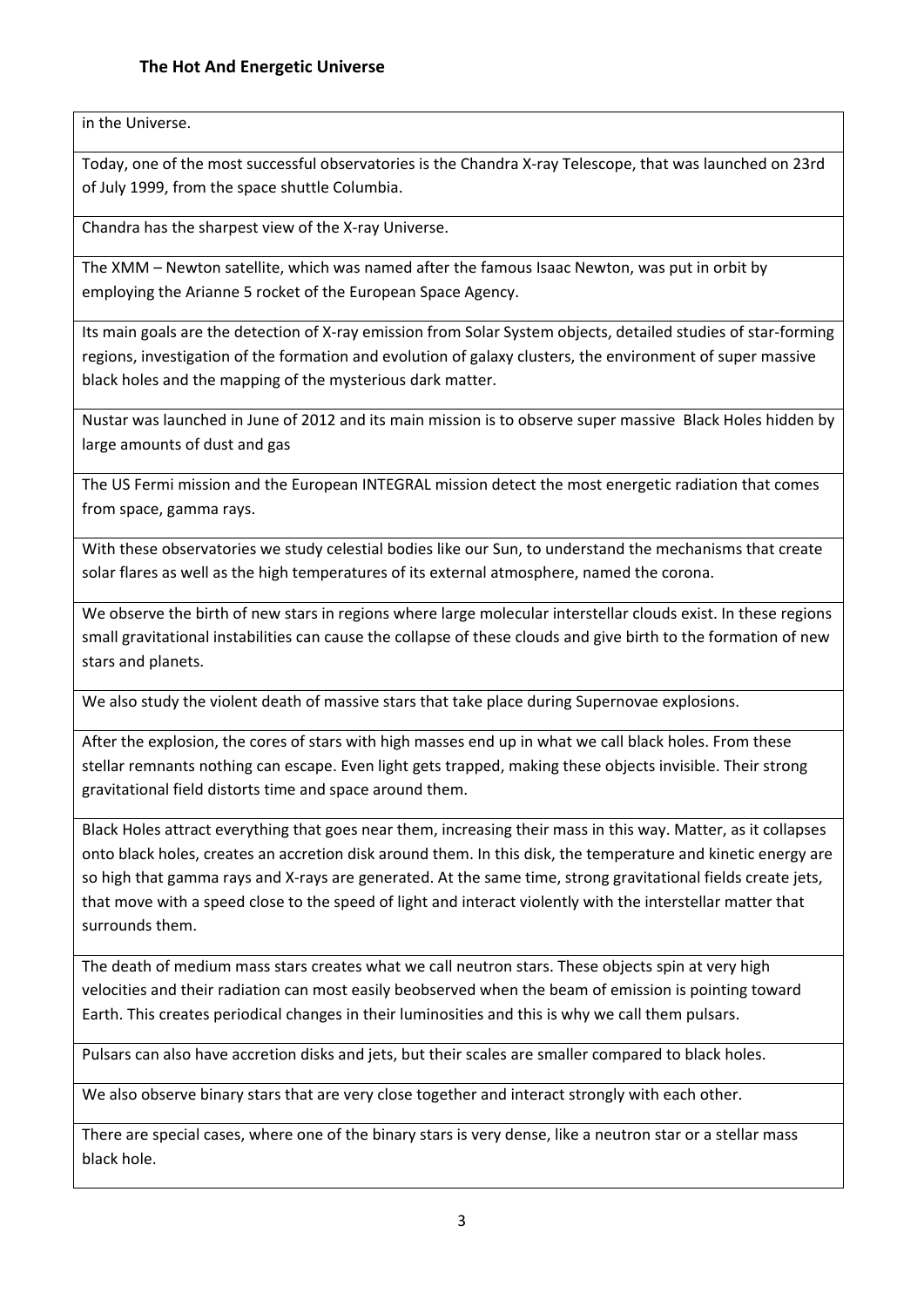In these cases, mass is transferred to the neutron star or stellar black hole from the accompanying star, which eventually results in the violent explosion of a supernova.

We observe the results of the merging of two common stars or the more violent merging of two neutron stars.

These mergers always end up in the brightest explosions known that produce X-rays and Gamma rays – the Gamma-ray Bursts

Gamma-ray Bursts are the most energetic events known in the universe. The Italian satellite, BeppoSAX played a crucial role in the identification and understanding of what Gamma-ray Bursts are. The Swift mission is a dedicated mission to find and study Gamma-ray Bursts.

Less often, but at larger scales and more impressive are the mergers of two black holes. These are the most violent phenomena in the universe and generate inconceivable amounts of an exotic form of energy, gravitational radiation.

We also observe the centre of our Galaxy, where a black hole interacts with the surrounding matter.

Studying the motion of nearby stars has revealed that the mass of the black hole is 4 million times the mass of our Sun.

Obervations from the Fermi telescope showed that there are two large lobes of gamma rays that expand out to 25000 light years from the centre of our Galaxy. These lobes were generated by the interaction of relativistic particles that were emitted from the accretion disk of the central black hole of our Galaxy.

We study in detail galaxies that emit huge amounts of energy from their nuclei and are known as Active Galactic Nuclei: radio galaxies, quasars and blazars.

These galaxies have massive black holes in their centre, with masses a million or even a billion times the mass of our Sun and accrete huge amounts of matter and have jets that extend out into the intergalactic medium.

We observe the interactions, collisions and mergers of whole galaxies, that play a crucial role in their evolution.

Finally, we can observe the primordial universe, where the death of the first stars was much more violent and the interactions and mergers of the galaxies was taking place more often.

All these observations help us understand the evolution of our Universe and the physical laws that govern it.

The European Space Agency's ATHENA mission will be launched in 2028. It will revolutionize our knowledge of the high energy Universe carrying the largest X-ray telescope ever constructed.

ATHENA will observe the first black holes in the early Universe and will understand how they interact and they affect the evolution of their host galaxy.